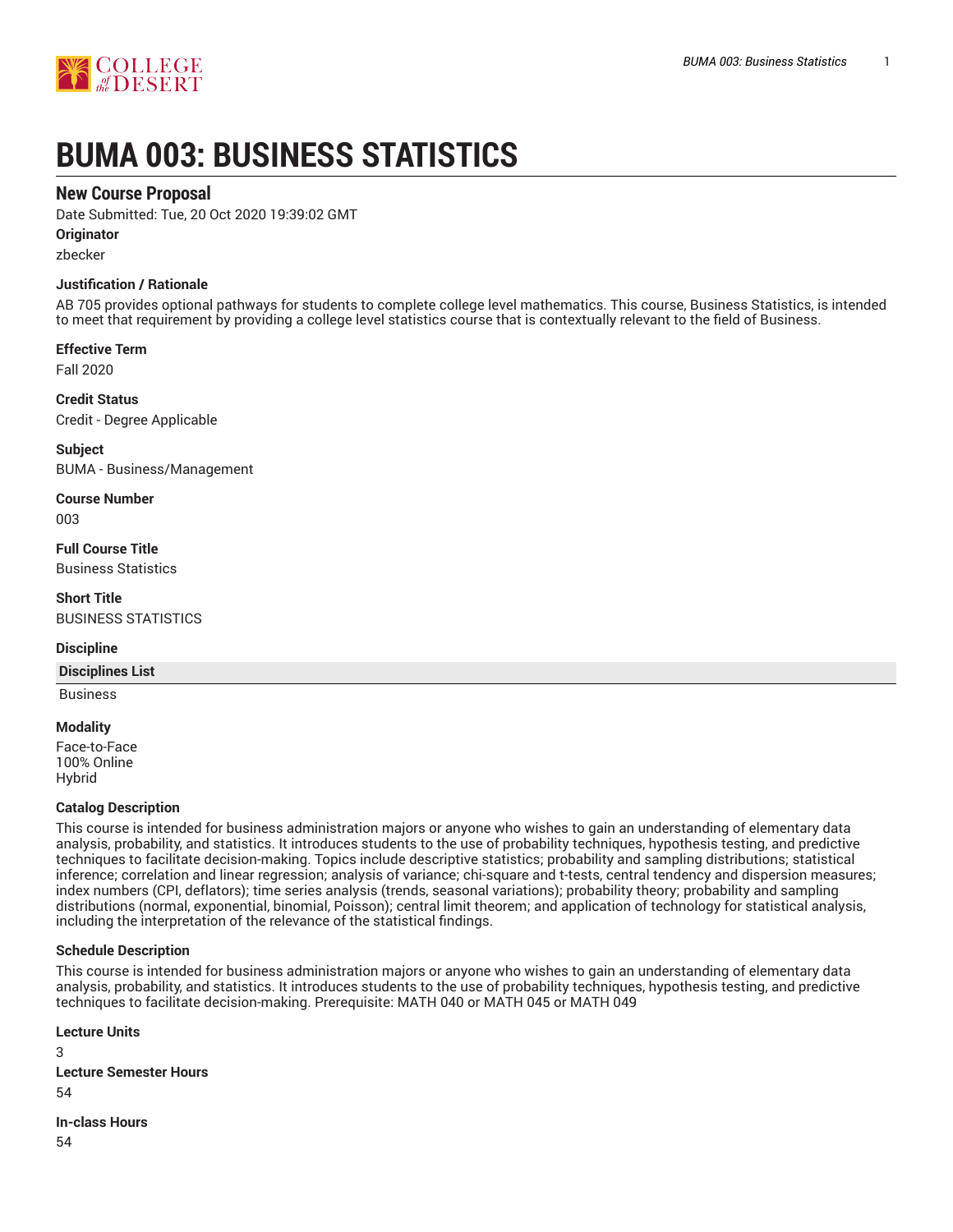

**Out-of-class Hours** 108

**Total Course Units** 3 **Total Semester Hours** 162

**Prerequisite Course(s)** MATH 040 or MATH 045 or MATH 049

# **Required Text and Other Instructional Materials**

**Resource Type** Book

**Author**

Anderson, Sweeney, Williams, James and Cochran

**Title**

Statistics for Business and Economics

**Edition**

13th

**Publisher**

Cengage

**Year** 2018

**College Level**

Yes

**ISBN #** 978-1337901062

## **Resource Type**

Web/Other

## **Description**

Students are required to have access to a computer and SPSS either through the flash drive that comes with the textbook or by downloading a six month version of SPSS.

## **Resource Type**

Web/Other

## **Description**

Students are required to have access to a computer and SPSS either through the flash drive that comes with the textbook or by downloading a six month version of SPSS.

#### **Class Size Maximum**

35

## **Entrance Skills**

Comprehend the key characteristic of a linear model in its constant rate of change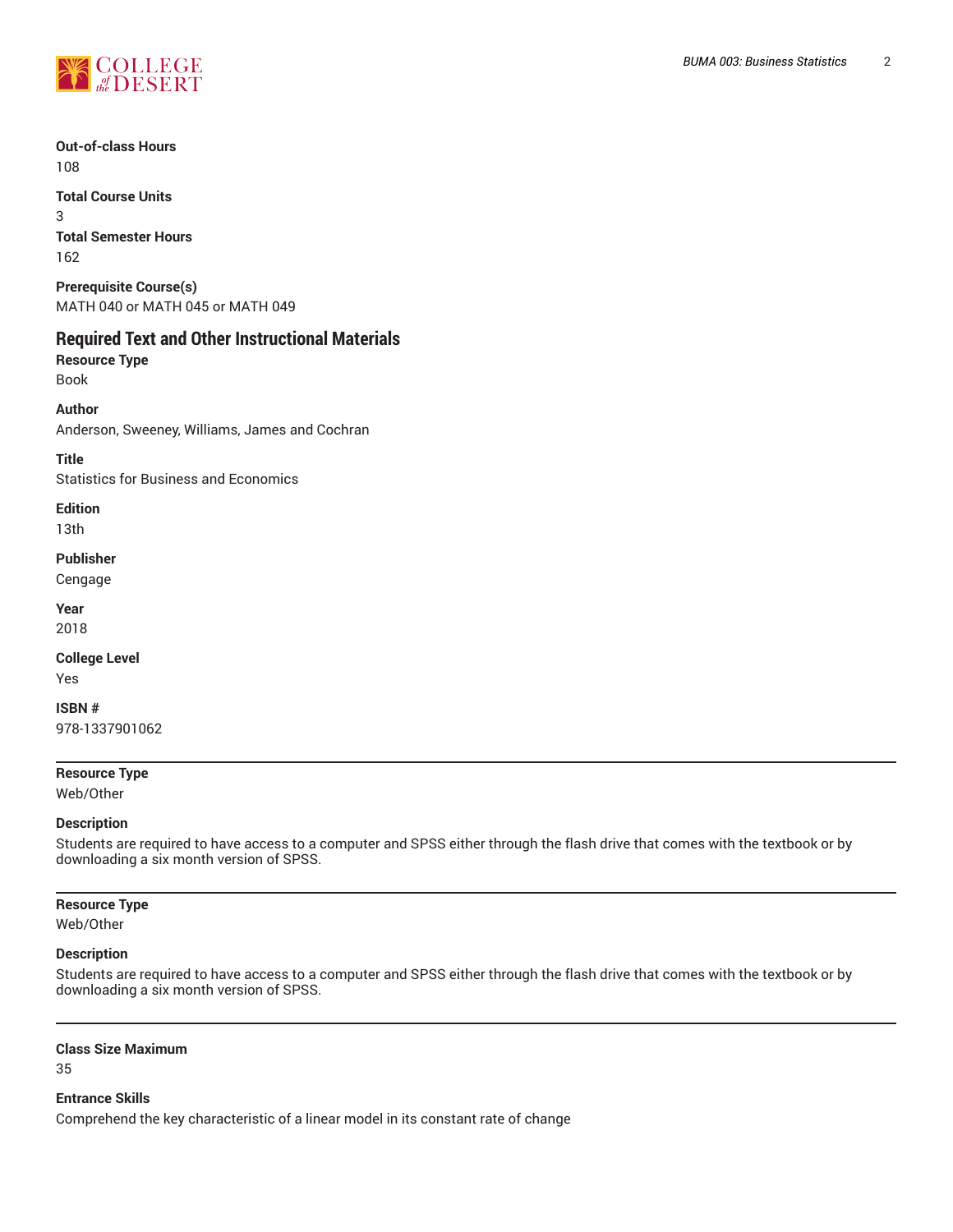

#### **Requisite Course Objectives**

MATH 040-Comprehend that the key characteristic of a linear model is its constant rate of change.

MATH 045-Comprehend that the key characteristic of a linear model is its constant rate of change and interpret slope as a rate of change and relate slope to topics from social sciences.

MATH 049-Comprehend that the key characteristic of a linear model is its constant rate of change. Recognize when a table, graph or equation is linear.

#### **Entrance Skills**

Interpret slope as a rate of change

#### **Requisite Course Objectives**

MATH 040-Interpret slope as a rate of change.

MATH 045-Comprehend that the key characteristic of a linear model is its constant rate of change and interpret slope as a rate of change and relate slope to topics from social sciences.

MATH 049-Interpret slope as a rate of change, in preparation for generalizing the rate of change to the derivative in the Calculus course.

#### **Entrance Skills**

Recognize when a table, graph or equation is linear or quadratic

#### **Requisite Course Objectives**

MATH 040-Recognize when a table, graph, or equation is linear.

MATH 045-Recognize when a table, graph, or equation is linear and recognize when a scatterplot appears to show linear correlation and be able to describe this relationship and discuss how it does not necessarily reflect causation in written form. MATH 049-Recognize when a table, graph, or equation is quadratic.

## **Entrance Skills**

Create a linear model in the form of a table, graph or equation.

#### **Requisite Course Objectives**

MATH 040-Create a linear model in the form of a table, graph, or equation. MATH 045-Create a linear model in the form of a table, graph, or equation, including a line of best fit for a set of given points. MATH 049-Create and comprehend a linear model in the form of a table, graph, or equation from a verbal description, using the rule of 4.

#### **Entrance Skills**

Find the equation of a line and apply it to solve problems with a constant of change

#### **Requisite Course Objectives**

MATH 040-Find the equation of a line and apply it to solve problems with a constant of change. MATH 045-Find the equation of a line and apply it to solve financial and social sciences problems involving constant rates of change. MATH 049-Find the equation of a line and apply it to solve problems with a constant rate of change.

#### **Entrance Skills**

Solve 2x2 and 3x3 systems of linear equations

#### **Requisite Course Objectives**

MATH 040-Solve 2x2 and 3x3 systems of linear equations. MATH 045-Solve 2x2 and 3x3 systems of linear equations and solve application problems from social sciences. MATH 049-Solve 2x2 and 3x3 systems of linear equations apply this to model circles, parabolas lines from given data, as a lead into generalizing to least squares methods in the Calculus sequence.

#### **Entrance Skills**

Graph systems of linear inequalities in two dimensions

#### **Requisite Course Objectives**

MATH 040-Graph systems of linear inequalities in two dimensions.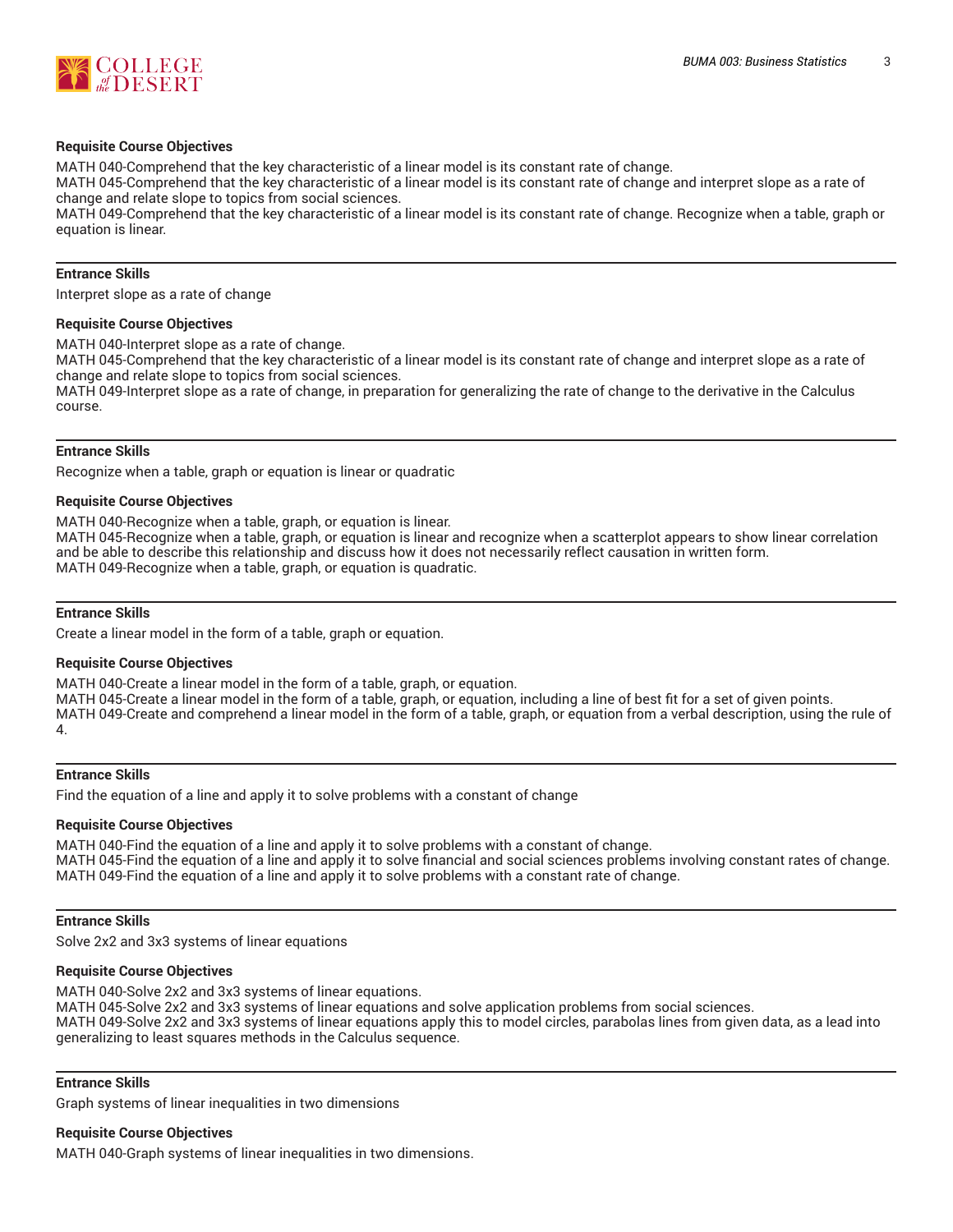

MATH 045-Graph systems of linear inequalities in two dimensions and find the coordinates of points of intersection, including application problems similar to examples from linear programming. MATH 049-Graph systems of linear inequalities in two dimensions. Introduction to non-linear inequalities.

#### **Entrance Skills**

Comprehend and manipulate rational exponents and Nth roots

#### **Requisite Course Objectives**

MATH 040-Comprehend and manipulate rational exponents and Nth roots.

MATH 045-Comprehend and manipulate rational exponents and Nth roots, including those used in financial mathematical formulas such as compound interest.

MATH 049-Comprehend and manipulate rational exponents and Nth roots, and solve radical equations.

## **Entrance Skills**

Apply the definition of a function including function notation and terminology (domain and range).

#### **Requisite Course Objectives**

MATH 040-Apply the definition of a function including function notation and terminology (domain and range). MATH 045-Apply functions to topics from social sciences and consumer mathematics, including ceiling and floor functions. MATH 049-Apply the definition of a function including function notation and terminology (domain and range), especially as function notation relates to a graph. Develop the ability to read a graph and precisely describe how the output variable changes wrt (with respect to) the output variable, using function notation and inequality notation.

#### **Entrance Skills**

Comprehend that the key characteristic of an exponential function is its constant growth (decay) factor

#### **Requisite Course Objectives**

MATH 040-Comprehend that the key characteristic of a linear model is its constant rate of change. MATH 040-Comprehend that the key characteristic of an exponential function is its constant growth (decay) factor. MATH 045-Comprehend that the key characteristic of an exponential function is its constant growth (or decay) factor and relate this to the differences between linear and exponential change with applications involving simple and compound interest. MATH 049-Comprehend that the key characteristic of an exponential function is its constant growth (decay) factor. Recognize when a table, graph or function is exponential.

#### **Entrance Skills**

Recognize when a table, graph, or equation is exponential and when a word problem can be modeled with an exponential function.

#### **Requisite Course Objectives**

MATH 040-Recognize when a table, graph, or equation is exponential and when a word problem can be modeled with an exponential function.

MATH 045-Recognize when a table, graph, or equation is exponential and when a word problem can be modeled with an exponential function, including equations and graphs of functions similar to continuous probability distributions.

MATH 049-Recognize when a table, graph, or equation is exponential and when a word problem can be modeled with an exponential function. Develop the language associated with an exponential function such as: growth or decay factor; percent increase or decrease.

#### **Course Content**

- 1. Summarize data graphically and numerically
- 2. Descriptive Statistics: measures of central tendency, variation, relative position, and levels/scales of measurement.
- 3. Sample spaces and probability.
- 4. Random variables and expected value.
- 5. Sampling and sampling distributions.
- 6. Discrete distributions Binomial.
- 7. Continuous distributions Normal.
- 8. Central Limit Theory.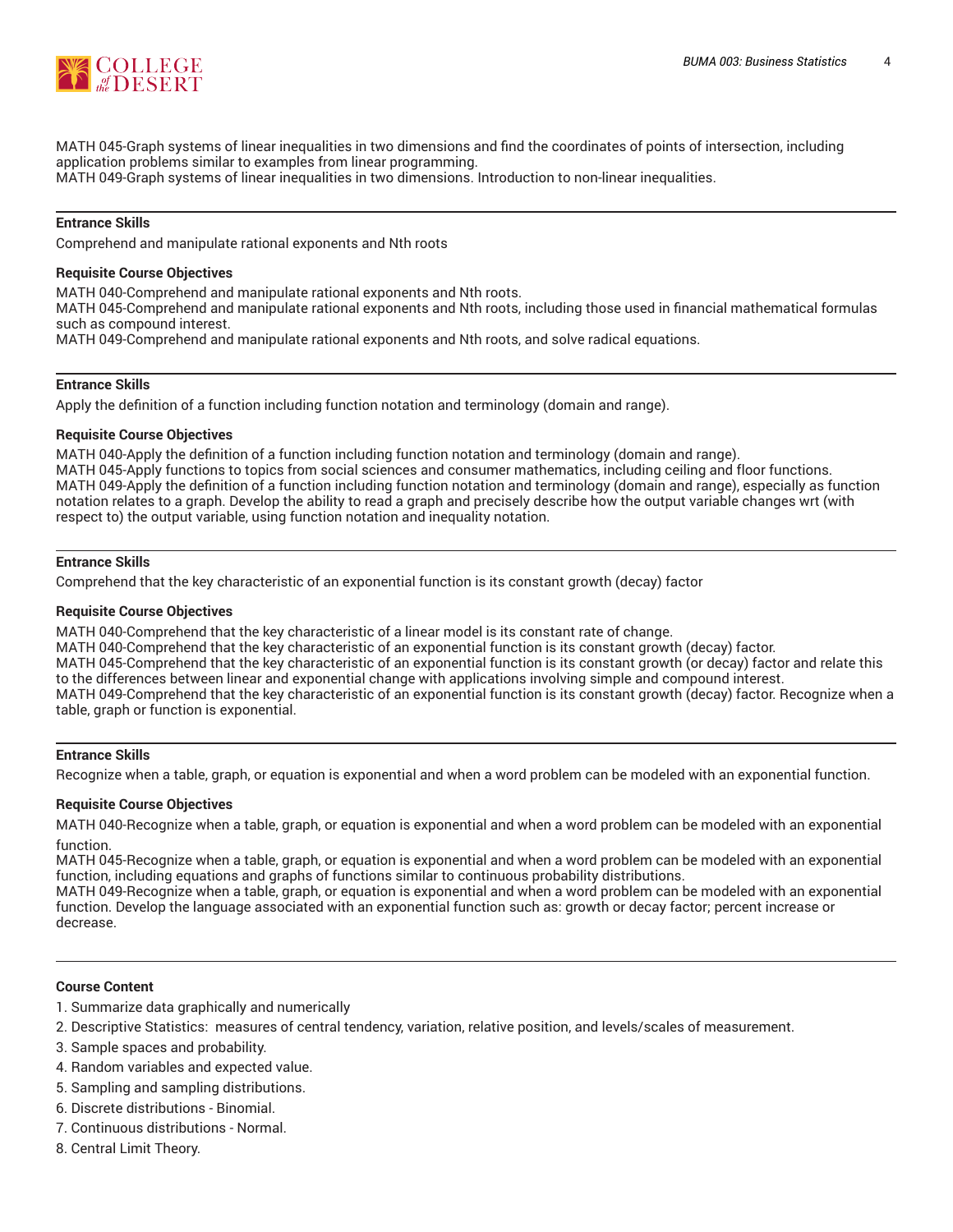

9. Estimation and confidence intervals.

10. Hypotheses testing and inference, including t-tests for one and two populations, and Ch-square test.

11. Correlation and linear regression and analysis of variance. (ANOVA)

12. Application using data from disciplines including business, social science, psychology, life science., health science and education..

13. Statistical analysis using technology such as SPSS, EXCEL, minitab, StaCrunch or graphic calculators.

## 14. The mathematics of finance:

- Simple interet caluclations of present and future value
- Compound interest calculations of present and future value
- Discounting
- Present and future value calculations for annuities
- Amortization schedules
- Net present value

## **Course Objectives**

|              | <b>Objectives</b>                                                                                                                                                                                                                                         |  |  |
|--------------|-----------------------------------------------------------------------------------------------------------------------------------------------------------------------------------------------------------------------------------------------------------|--|--|
| Objective 1  | Apply concepts of sample space and probability.                                                                                                                                                                                                           |  |  |
| Objective 2  | Interpret data displayed in tables and graphically.                                                                                                                                                                                                       |  |  |
| Objective 3  | Describe and compute the principal measures of central tendency (mean, median and mode) and explain when it is<br>appropriate to use each.                                                                                                                |  |  |
| Objective 4  | Identify and define the basic concepts of probability theory and exhibt computational skill in applying the related<br>mathematical principles to hypothesis testing, including skill in the use of the binomial and normal probability<br>distributions. |  |  |
| Objective 5  | Identify the standard methods of obtaining data and identifying advantages and disadvantages of each.                                                                                                                                                     |  |  |
| Objective 6  | Calculate the mean and variance of a discrete distribution.                                                                                                                                                                                               |  |  |
| Objective 7  | Calculate the probabilities using normal and t-distributions.                                                                                                                                                                                             |  |  |
| Objective 8  | Distinguish the difference between sample and population distributions and analyze the role played by the Central<br>Limit Theorem.                                                                                                                       |  |  |
| Objective 9  | Construct and interpret confidence intervals.                                                                                                                                                                                                             |  |  |
| Objective 10 | Determine and interpret levels of statistical significance including p-values.                                                                                                                                                                            |  |  |
| Objective 11 | Interpret the output of a technology-based statistical analysis.                                                                                                                                                                                          |  |  |
| Objective 12 | Identify the basic concept of hypothesis testing including Type I and Type II errors.                                                                                                                                                                     |  |  |
| Objective 13 | Formulate hypotheses tests involving samples from one and two populations.                                                                                                                                                                                |  |  |
| Objective 14 | Select the appropriate technique for testing a hypothesis and interpret the result.                                                                                                                                                                       |  |  |
| Objective 15 | use linear regression and ANOVA analysis for estimation and interference, and interpret the associated statistics.                                                                                                                                        |  |  |
| Objective 16 | Use appropriate statistical techniques to analyze and interpret applications based on data from disciplines including<br>business, social science, psychology, life science and education.                                                                |  |  |

## **Student Learning Outcomes**

|           | Upon satisfactory completion of this course, students will be able to:                                                                                                                                                                          |  |
|-----------|-------------------------------------------------------------------------------------------------------------------------------------------------------------------------------------------------------------------------------------------------|--|
| Outcome 1 | Use the appropriate statistical techniques including hypothesis testing for samples from one and two populations.                                                                                                                               |  |
| Outcome 2 | Describe the breadth of statistical applications in real-world Business applications.                                                                                                                                                           |  |
| Outcome 3 | Use statistical models to describe random data and draw inferences from them.                                                                                                                                                                   |  |
| Outcome 4 | Demonstrate computing, including the use of statistical software, excel and networking capabilities, in particular<br>World Wide Web and use this information to calculate descriptive and inferential commonly used in Business<br>Statistics. |  |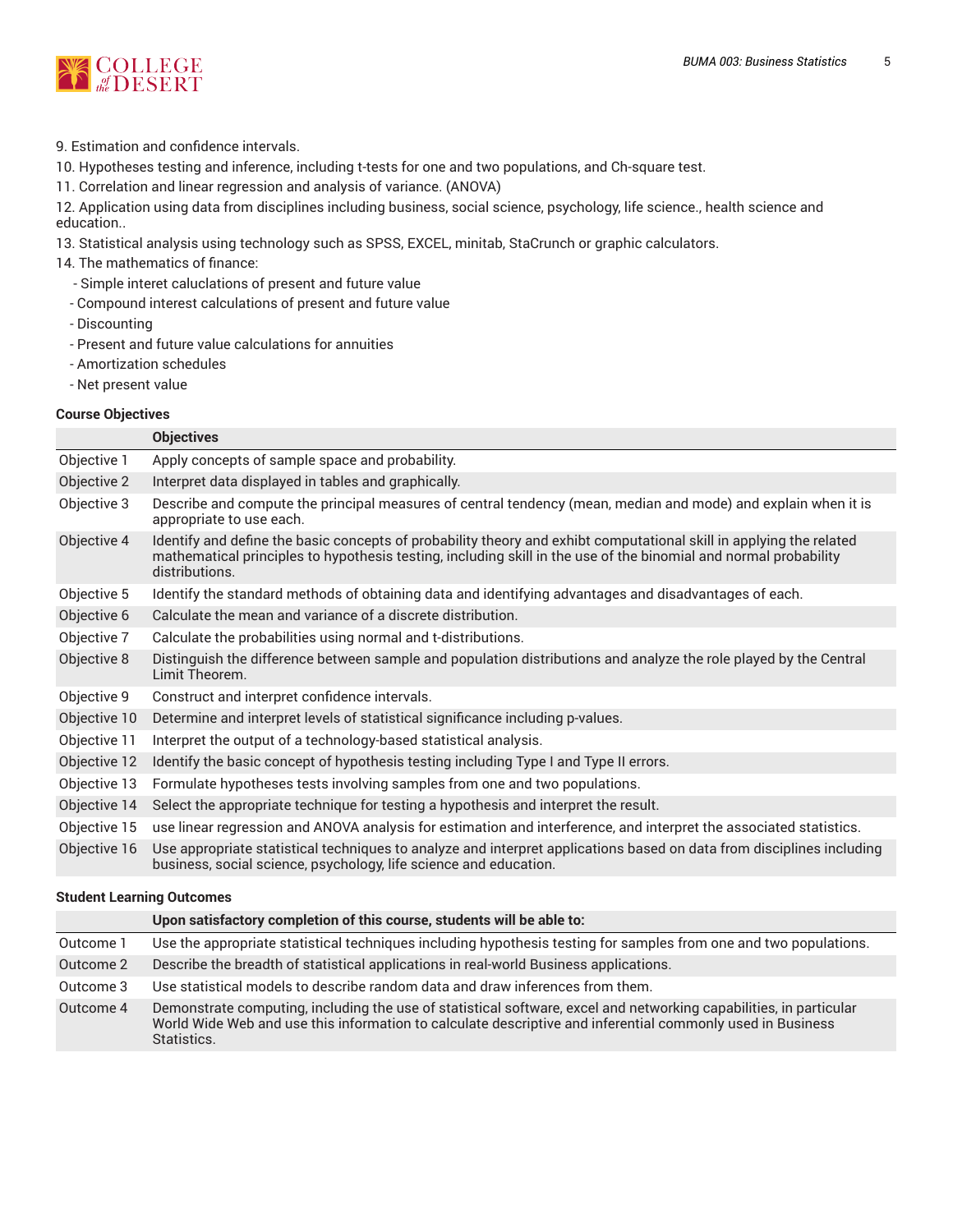

## **Methods of Instruction**

| <b>Method</b>                             | method will be used in this course.                                                                                                                                                                                                                                                | Please provide a description or examples of how each instructional |  |  |  |
|-------------------------------------------|------------------------------------------------------------------------------------------------------------------------------------------------------------------------------------------------------------------------------------------------------------------------------------|--------------------------------------------------------------------|--|--|--|
| Demonstration, Repetition/Practice        | <b>Computer Demonstrations</b>                                                                                                                                                                                                                                                     |                                                                    |  |  |  |
| Collaborative/Team                        |                                                                                                                                                                                                                                                                                    | Collective and individual solving of statistical problems          |  |  |  |
| Technology-based instruction              | Computer assisted learning software                                                                                                                                                                                                                                                |                                                                    |  |  |  |
| <b>Methods of Evaluation</b>              |                                                                                                                                                                                                                                                                                    |                                                                    |  |  |  |
| <b>Method</b>                             | Please provide a description or examples of how<br>each evaluation method will be used in this course.                                                                                                                                                                             | <b>Type of Assignment</b>                                          |  |  |  |
| Written homework                          | The computation of statistical measures is required<br>on all examinations and most homework                                                                                                                                                                                       | In and Out of Class                                                |  |  |  |
| Mid-term and final evaluations            | Students must learn how to state clearly in plain<br>language both the hypotheses to be tested and the<br>results of the statistical tests on such hypotheses.                                                                                                                     | In and Out of Class                                                |  |  |  |
| Tests/Quizzes/Examinations                | Students must learn how to decide which of the<br>many statistical measures or techniques are<br>appropriate to specific problems enountered.<br>Students must learn which sampling techniques are<br>most likely to result in representative samples in<br>particular situations. | In and Out of Class                                                |  |  |  |
| Group activity participation/observation  | Extensive computation is required of students in<br>completing the class research project. Students<br>are tested on their mathematical skills as they<br>relate to the computation of descriptive measures,<br>probability values, estimates and test statistics.                 | In Class Only                                                      |  |  |  |
| Computational/problem-solving evaluations | Students are also required to state in writing the<br>appropriate interpretation of statistical measures,<br>tests and estimates as appropriate in both their<br>homework and examinations.                                                                                        | In and Out of Class                                                |  |  |  |
| Term or research papers                   | Students are required to write brief critiquest of<br>published reports and arguments which employ<br>statistical reasoning and data in support of their<br>conclusion.                                                                                                            | Out of Class Only                                                  |  |  |  |
|                                           |                                                                                                                                                                                                                                                                                    |                                                                    |  |  |  |

## **Assignments**

## **Other In-class Assignments**

1. Attending classroom lectures and applying the technique of good listening by asking questions, summarizing, drawing inferences, making relevant observations, effective note-taking, etc.

2. Participate in classroom discussions to review, analyze, diagnose and evaluate various methods of solution used on their homework.

3. Complete business-related projects and reports that require statistical analysis and communication of results.

4. Participate in a class research project requiring the collection, compilation and interpretation of data, including the composition of a written report thereon.

5. Complete examinations using problems that apply to studied principles to new situations and which require both computation and the interpretation of the results.

## **Other Out-of-class Assignments**

1. Read and solve problems and business-related case studies from the course text.

2. Read current publications that include articles related to modern business practices and the use of statistics to address business challenges.

3. Write solutions to assignments that include the use of Excel to analyze and interpret, where applicable, data.

4. Write responses to prompts posed in business-related case studies.

5. Complete assigned homework including problem solving exercises to improve skills and mathematical understanding.

## **Grade Methods**

Letter Grade Only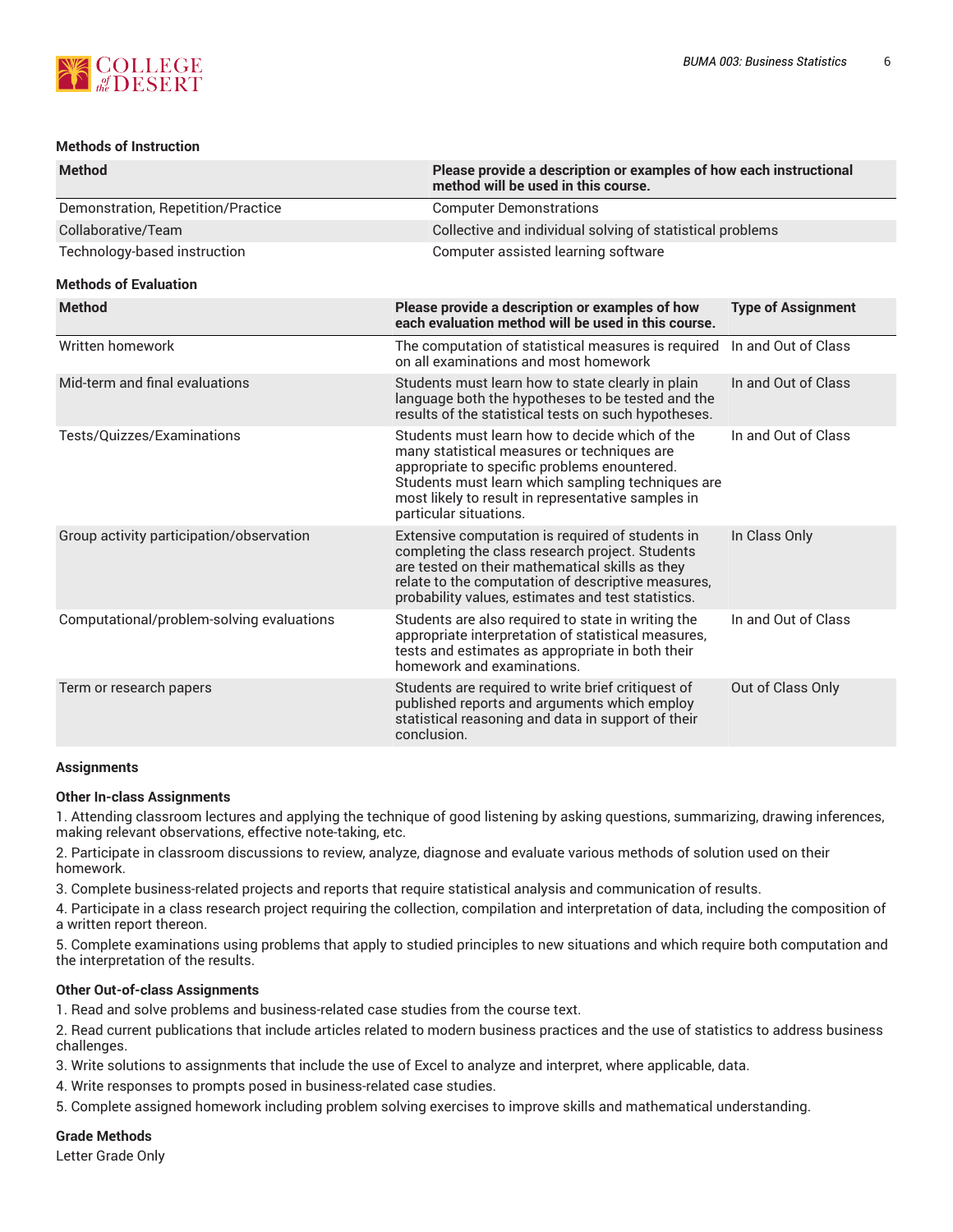

# **Distance Education Checklist**

**Include the percentage of online and on-campus instruction you anticipate.**

**Online %** 100 **On-campus %**  $\Omega$ 

# **Instructional Materials and Resources**

# **Effective Student/Faculty Contact**

#### Which of the following methods of regular, timely, and effective student/faculty contact will be used in this course?

#### **Within Course Management System:**

Timely feedback and return of student work as specified in the syllabus Discussion forums with substantive instructor participation Regular virtual office hours Private messages Online quizzes and examinations Weekly announcements

#### **External to Course Management System:**

Direct e-mail Posted audio/video (including YouTube, 3cmediasolutions, etc.)

#### **For hybrid courses:**

Scheduled Face-to-Face group or individual meetings

#### Briefly discuss how the selected strategies above will be used to maintain Regular Effective Contact in the course.

Weekly discussions regarding topics related to the course with appropriate instructor participation. Students will create logs describing the process to diagnose and solve a problem. These logs are uploaded to the LMS and receive appropriate instructor feedback.

## **If interacting with students outside the LMS, explain how additional interactions with students outside the LMS will enhance student learning.**

None

# **Other Information**

**COD GE** C4.B - Language and Rationality - Communication and Analytical Thinking

## **MIS Course Data**

**CIP Code** 52.0201 - Business Administration and Management, General.

**TOP Code** 050600 - Business Management

**SAM Code** D - Possibly Occupational

**Basic Skills Status** Not Basic Skills

**Prior College Level** Not applicable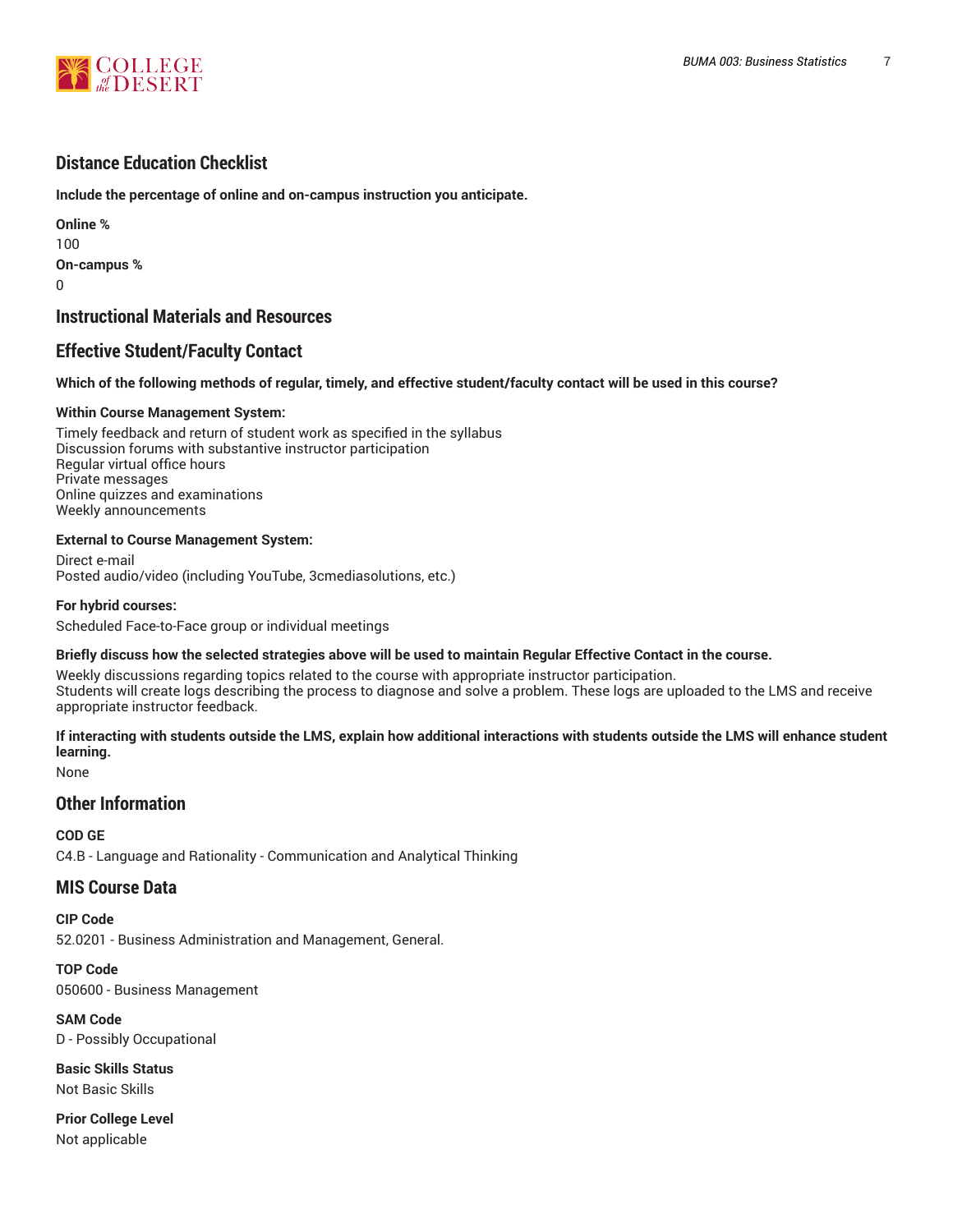

**Cooperative Work Experience** Not a Coop Course

**Course Classification Status** Credit Course

**Approved Special Class** Not special class

**Noncredit Category** Not Applicable, Credit Course

**Funding Agency Category** Not Applicable

**Program Status** Program Applicable

**Transfer Status** Transferable to both UC and CSU

**General Education Status** Not applicable

**Support Course Status** Course is not a support course

**Allow Audit** No

**Repeatability** No

**Materials Fee** No

**Additional Fees?** No

# **Files Uploaded**

**Attach relevant documents (example: Advisory Committee or Department Minutes)** BUMA 003 COR - GE Worksheet.pdf

# **Approvals**

**Curriculum Committee Approval Date** 10/01/2019

**Academic Senate Approval Date** 10/10/2019

**Board of Trustees Approval Date** 11/13/2019

**Chancellor's Office Approval Date** 11/18/2019

**Course Control Number** CCC000609215